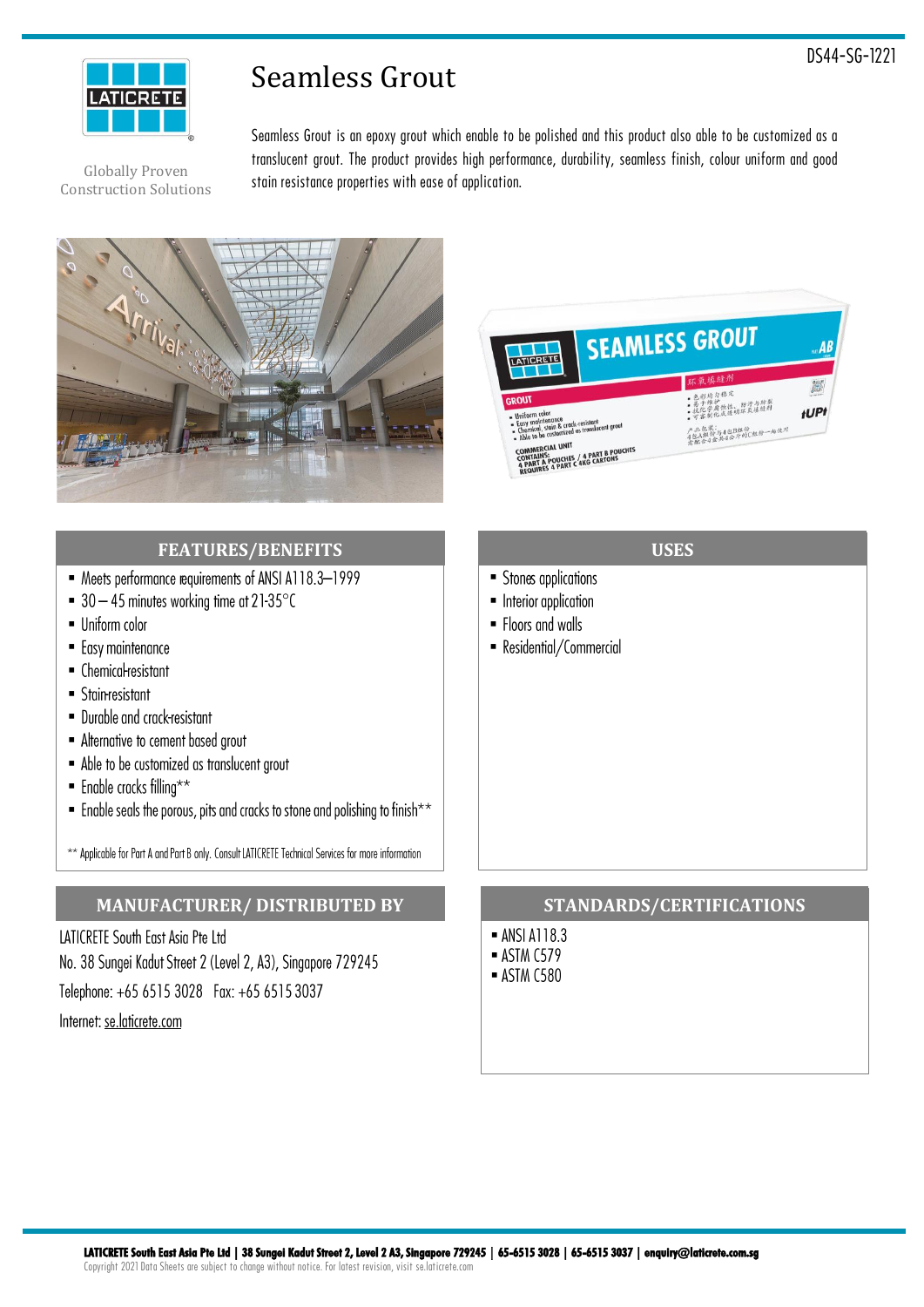# Packaging

Part A: 4 x 0.6kg Part B: 4 x 1 kg Part C: 8 x 2.10kg (Seamless Grout) 8 x 2.75kg (Translucent Grout)

## Approximate Coverage

Refer to Coverage Chart.

Actual coverage will vary depending on site conditions, actual tile size and installed grout joint size. Add 10% for waste, spillage and clean-up, and another 10%-15% when grouting unglazed guarry tile.

# Shelf Life

Factory sealed containers of this product Part A, Part B and Part C are guaranteed to be of first quality for one year\* if stored at temperatures areater than  $0^{\circ}$ C and less than  $35^{\circ}$ C.

High humidity will reduce the shelf life of bagged product.

## Limitations

- Not for use in areas subjected to aggressive chemicals and ▪ aggressive cleaning agents (e.g. steam cleaning). Not for use on floor and base areas in veterinary clinics, kennels, or in applications exposed to high concentrations of food and mineral acids or greas exposed to high temperatures. For these areas LATICRETE recommends using grout that meets ANSI A118.5 such as LATAPOXY<sup>®</sup> 2000 IG.
- Epoxy grout for ceramic tile and stone is not a replacement for a ▪ waterproofing membrane. When a waterproofing membrane is required, use a LATICRETE Waterproofing Membrane.

# **Cautions**

- DO NOT add water or any other material to the mixture, or re-▪ temper with water. This will have an adverse effect on the product and void all warranties.
- Protect finished work from traffic until fully cured. ▪
- Seamless Grout liquid components might irritate eyes and skin. ▪ Avoid contact with eyes and/or prolonged contact with skin. Wear protective gear (gloves, long sleeve shirt, and safety glasses) when applying. Flush thoroughly with water in case of initial contact.
- DO NOT ingest internally. Silica sand may cause cancer or serious ▪ lung problems. Avoid breathing dust. Wear a respirator or dust mask. See MSDS for more information.
- Keep out of reach of children. ▪
- Protect from freezing. ▪
- Maximum stain resistance is achieved in seven days at 21°C. ▪ Protect from exposure to acids (such as mustard, salad dressing, etc.) and strong cleaners during this period.
- Protect grout from dirt, construction debris, and contamination for  $7$  days  $@$   $21^{\circ}$ C
- Some soft polished marble or delicate glazed or glass tile might be ▪ scratched by Seamless Grout during installation. Apply a small test area to determine results before arouting entire installation.
- In steam rooms  $(<60^{\circ}C$ ) or submerged applications, allow▪ Seamless Grout to cure for 10 days at 21°C days before use of

area and filing with water. See TDS 192 for more information on these applications.

Seamless Grout is resistant to staining when exposed to most ▪household products and cleaners (e.g. ketchup). However, long term exposure to any material without proper cleaning and maintenance will increase the probability of stains.

# **TECHNICAL DATA**

#### Performance Properties @ 28 Davs

| Test                             | <b>Test Method</b> | <b>Results</b>          |
|----------------------------------|--------------------|-------------------------|
| Shrinkage                        | ANSI A118.3-1999   | $< 0.1\%$               |
| Shear Bond Strength @<br>14 days | ANSI A118.3-2011   | $>13N/mm^2$             |
| Compressive Strength             | <b>ASTM C579</b>   | $>77$ N/mm <sup>2</sup> |
| Flexural Strength                | ASTM C580          | >45N/mm <sup>2</sup>    |
| Thermal Shock @ 7<br>days        | ANSI A118.3-2011   | $>9N/mm^2$              |

#### Working Properties @ 35°C

| <b>Working Time</b>    | 30 minutes        |
|------------------------|-------------------|
| Pot Life               | hour              |
| Time for light traffic | 8 hours           |
| Ready for polishing    | 48 hours          |
| Full Cure              | <sup>7</sup> days |

Specifications subject to change without notification. Results shown are typical but reflect test procedures used. Actual field performance will depend on installation methods and site conditions.

# **INSTALLATION**

## **Surface Preparation**

All surfaces should be structurally sound, clean and free of all dirt, oil, gregse. loose peeling paint, concrete seglers or curing compounds.

# Mixina

Pour the liquids Part A & Part B into a clean pail. Mix the liquids thoroughly, ensure blending all of the liquid from the sides and the bottom of the pail by using a marain trowel or slow speed drill mixer (<300RPM). (Part A & B liquid are pre-weighted to the correct proportion of 0.6:1.0 respectively) Add Part C, 2.1kg (colour powder/additives) into blended A/B liquid and mix thoroughly to a pastelike texture. After mixing, commence the application of grout and fill the pointings using a rubber float.

## **Application**

#### Seamless Grout

Work the epoxy grout into the joints with a hard rubber float or steel spatula. All grout shall be fully compacted into the joints leaving no void. Protect finished work from other trades and / or airborne dust and debris for 4 hours. Allow grout cure for 2 days. Commmence polishing subsequently after curing. Prior to polishing, ensure the surface is clean and free of all dirt.

# **Translucent Grout**

Work the epoxy arout into the joints with a hard rubber float or steel spatula. All grout shall be fully compacted into the joints leaving no void. Protect finished work from other trades and/or airborne dust and debris